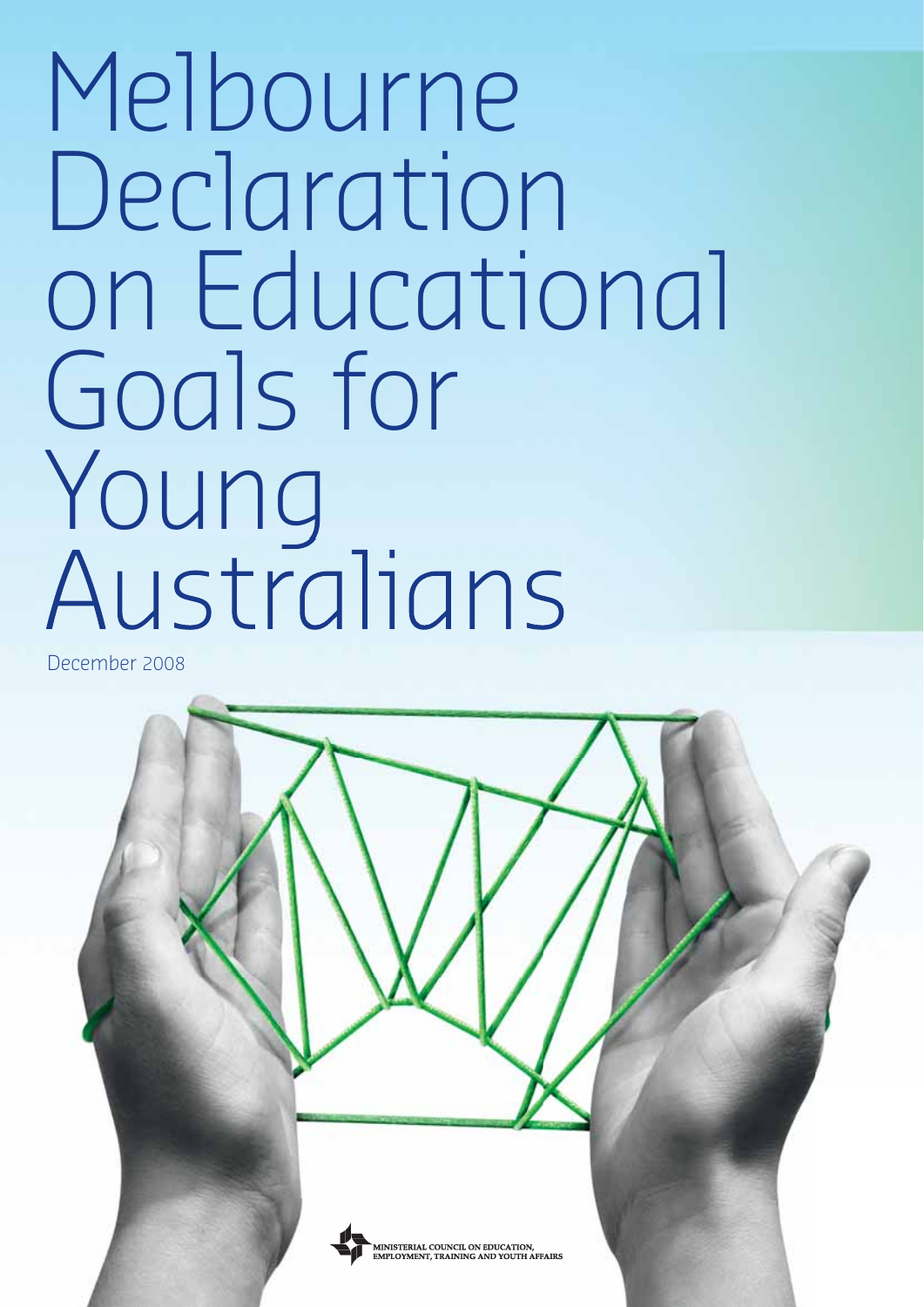This Declaration is made by all Australian Education Ministers:

### Mr Andrew Barr MLA

Minister for Education and Training, Minister for Children and Young People (Australian Capital Territory)

 The Hon. Julia Gillard MP Deputy Prime Minister and Minister for Education, Minister for Employment and Workplace Relations, Minister for Social Inclusion (Australian Government)

 The Hon. Verity Firth MP Minister for Education and Training (New South Wales)

 The Hon. Marion Scrymgour MLA Minister for Education and Training (Northern Territory)

 The Hon. Rod Welford MP Minister for Education, Training and the Arts (Queensland)

 The Hon. Dr Jane Lomax-Smith MP Minister for Education (South Australia)

 The Hon. David Bartlett MP Premier and Minister for Education and Skills (Tasmania) Chair, Ministerial Council on Education, Employment, Training and Youth Affairs

 The Hon. Bronwyn Pike Minister for Education (Victoria)

 The Hon. Dr Elizabeth Constable MLA Minister for Education (Western Australia)

 Ministers would like to acknowledge the members of the Working Group responsible for developing this Declaration, and thank them for their valuable contribution.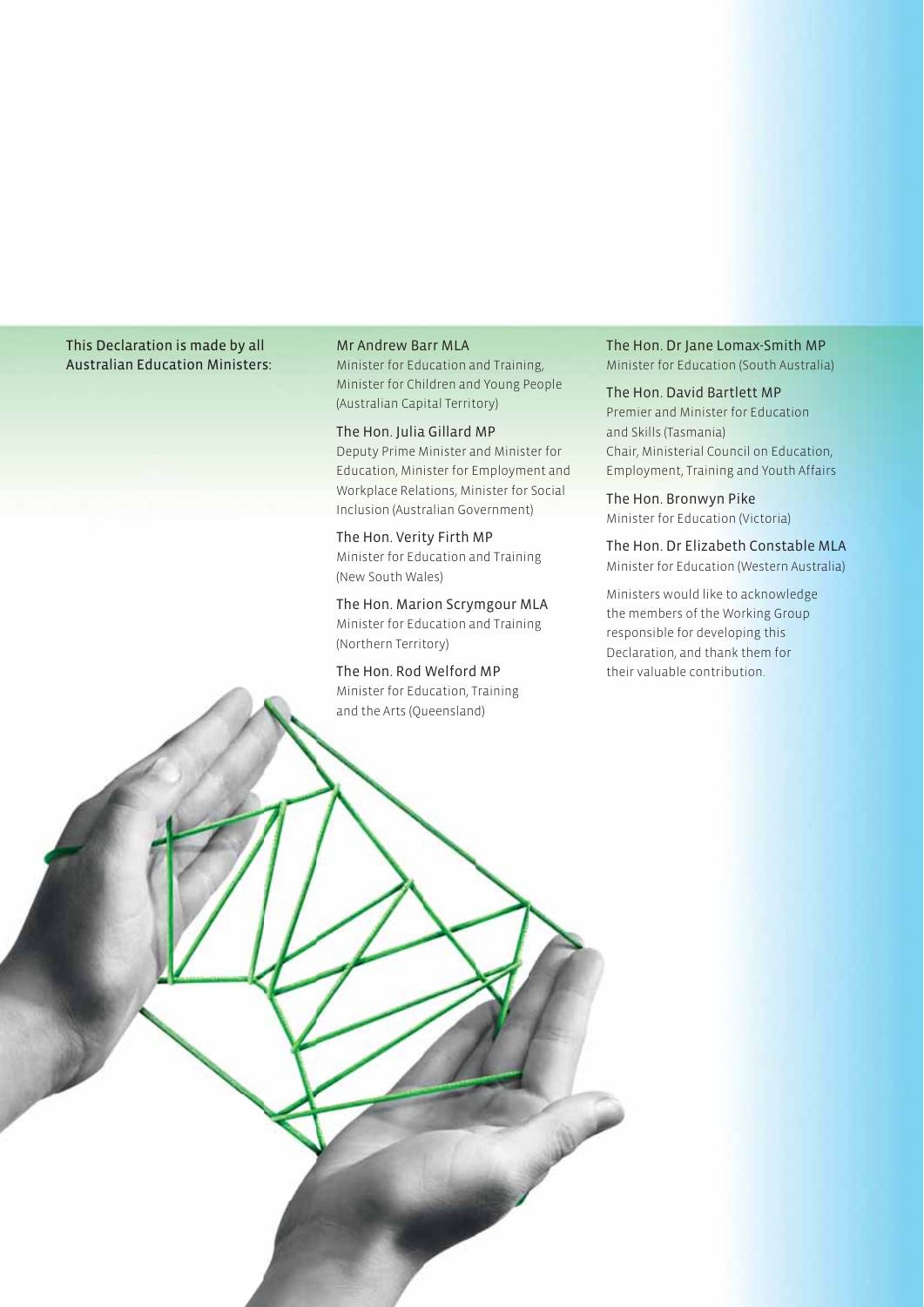# Contents

| <b>Preamble</b>                                                                                                                                    | 4              |
|----------------------------------------------------------------------------------------------------------------------------------------------------|----------------|
| <b>The Educational Goals for Young Australians</b>                                                                                                 | 6              |
| Goal 1: Australian schooling promotes equity and excellence                                                                                        | $\overline{7}$ |
| Goal 2: All young Australians become:<br>- Successful learners<br>- Confident and creative individuals                                             | 8              |
| - Active and informed citizens                                                                                                                     |                |
| <b>A Commitment to Action</b>                                                                                                                      | 10             |
| Developing stronger partnerships                                                                                                                   | 10             |
| Supporting quality teaching and school leadership                                                                                                  | 11             |
| Strengthening early childhood education                                                                                                            | 11             |
| Enhancing middle years development                                                                                                                 | 12             |
| Supporting senior years of schooling and youth transitions                                                                                         | 12             |
| Promoting world-class curriculum and assessment                                                                                                    | 13             |
| Improving educational outcomes for Indigenous youth<br>and disadvantaged young Australians, especially those<br>from low socioeconomic backgrounds | 15             |
| Strengthening accountability and transparency                                                                                                      | 16             |
| <b>Achieving the Educational Goals for Young Australians</b>                                                                                       | 18             |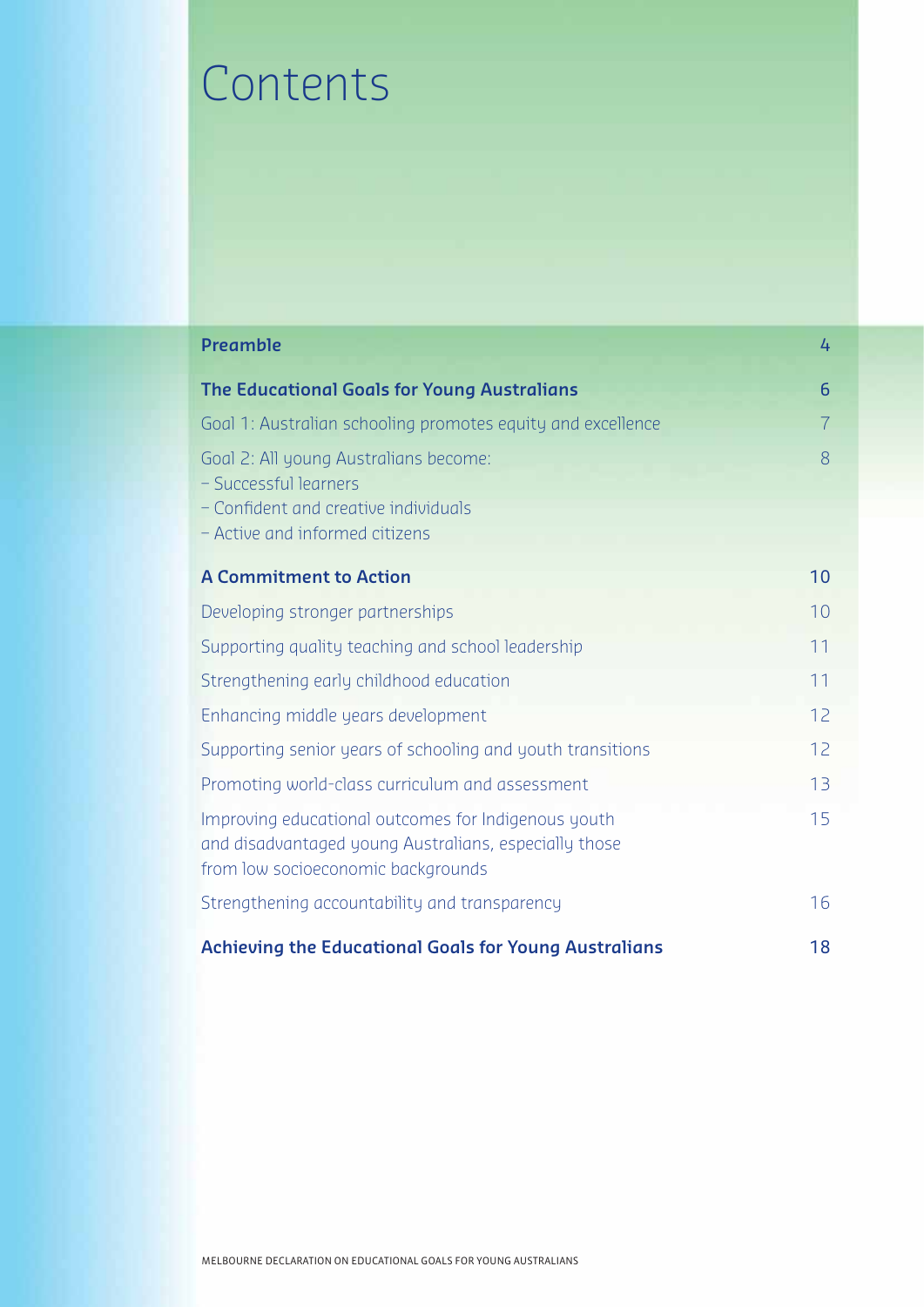# Preamble

 As a nation Australia values the central role of education in building a democratic, equitable and just society a society that is prosperous, cohesive and culturally diverse, and that values Australia's Indigenous cultures as a key part of the nation's history, present and future.

 In the 21st century Australia's capacity to provide a high quality of life for all will depend on the ability to compete in the global economy on knowledge and innovation. Education equips young people with the knowledge, understanding, skills and values to take advantage of opportunity and to face the challenges of this era with confidence

 Schools play a vital role in promoting the intellectual, physical, social, emotional, moral, spiritual and aesthetic development and wellbeing of young Australians, and in ensuring the nation's ongoing economic prosperity and social cohesion. Schools share this responsibility with students, parents, carers, families, the community, business and other education and training providers. In recognition of this collective responsibility, this declaration, in contrast to earlier declarations on schooling, has a broader frame and sets out educational goals for young Australians.

 In the 1989 Hobart Declaration and the 1999 Adelaide Declaration, the State, Territory and Commonwealth Education Ministers committed to working together to ensure high-quality schooling for all young Australians. The Melbourne Declaration acknowledges major changes in the world that are placing new demands on Australian education:

- Global integration and international mobility have increased rapidly in the past decade. As a consequence, new and exciting opportunities for Australians are emerging. This heightens the need to nurture an appreciation of and respect for social, cultural and religious diversity, and a sense of global citizenship.
- India, China and other Asian nations are growing and their influence on the world is increasing. Australians need to become 'Asia literate', engaging and building strong relationships with Asia.
- Globalisation and technological change are placing greater demands on education and skill development in Australia and the nature of jobs available to young Australians is changing faster than ever. Skilled jobs now dominate jobs growth and people with university or vocational education and training qualifications fare much better in the employment market than early school leavers. To maximise their opportunities for healthy, productive and rewarding futures, Australia's young people must be encouraged not only to complete secondary education, but also to proceed into further training or education.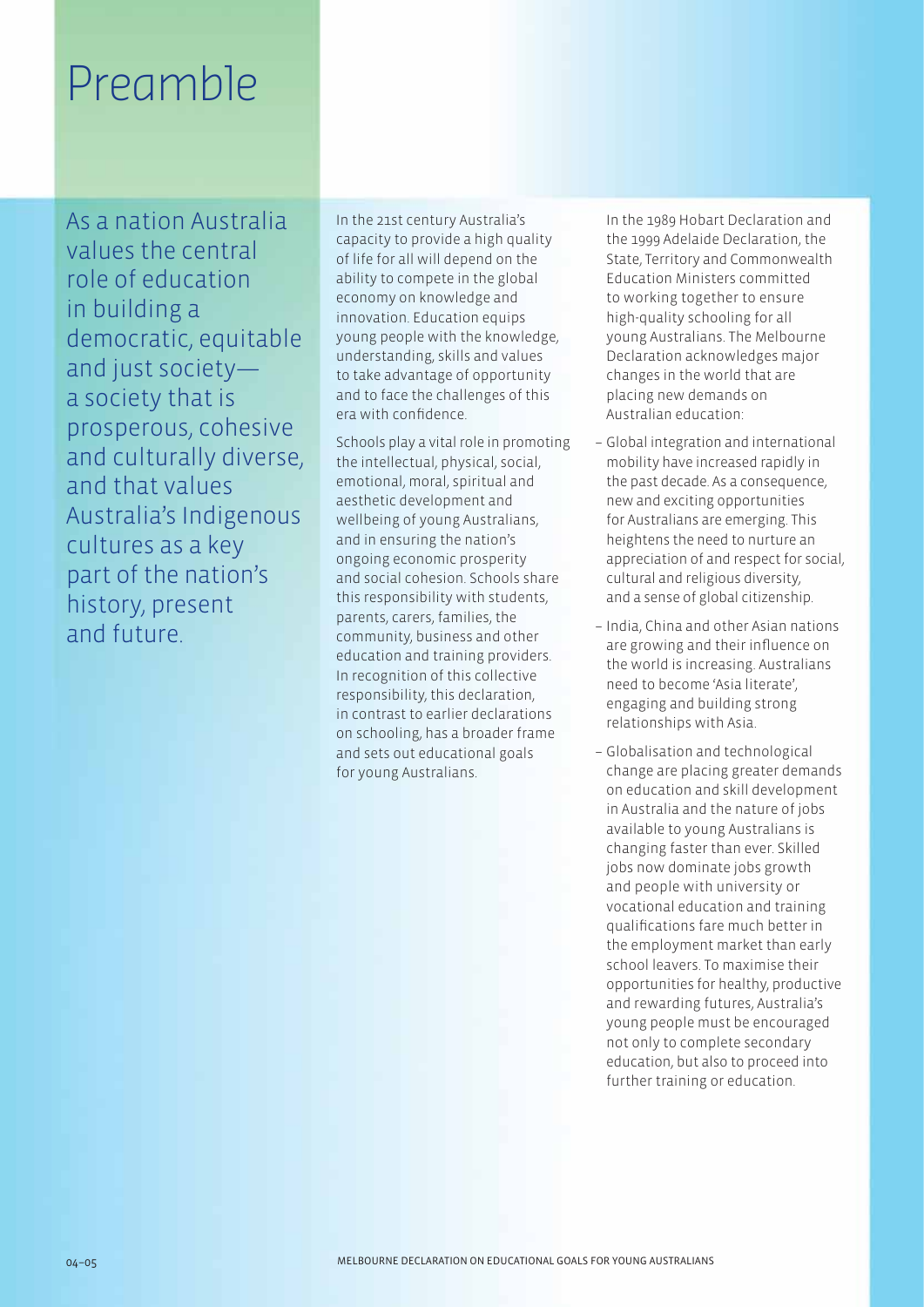- Complex environmental, social and economic pressures such as climate change that extend beyond national borders pose unprecedented challenges, requiring countries to work together in new ways. To meet these challenges, Australians must be able to engage with scientific concepts and principles, and approach problem-solving in new and creative ways.
- Rapid and continuing advances in information and communication technologies (ICT) are changing the ways people share, use, develop and process information and technology. In this digital age, young people need to be highly skilled in the use of ICT. While schools already employ these technologies in learning, there is a need to increase their effectiveness significantly over the next decade.

 Australia has developed a highquality, world-class schooling system, which performs strongly against other countries of the Organisation for Economic Cooperation and Development (OECD). In international benchmarking of educational outcomes for 15-year-olds in the 2006 OECD Programme for International Student Assessment, Australia ranked among the top 10 countries across all three education domains assessed. Over the next decade Australia should aspire to improve outcomes for all young Australians to become second to none amongst the world's best school systems.

 In striving for both equity and excellence, there are several areas in which Australian school education needs to make significant improvement. First, Australia has failed to improve educational

outcomes for many Indigenous Australians and addressing this issue must be a key priority over the next decade. Second, by comparison with the world's highest performing school systems, Australian students from low socioeconomic backgrounds are under-represented among high achievers and overrepresented among low achievers. Third, there is room for improvement in Australia's rate of Year 12 completion or equivalent.

 Literacy and numeracy and knowledge of key disciplines remain the cornerstone of schooling for young Australians. Schooling should also support the development of skills in areas such as social interaction, crossdisciplinary thinking and the use of digital media, which are essential in all 21st century occupations. As well as knowledge and skills, a school's legacy to young people should include national values of democracy, equity and justice, and personal values and attributes such as honesty, resilience and respect for others.

 As signatories to the Melbourne Declaration, Australian Education Ministers seek to achieve the highest possible level of collaboration with the government, Catholic and independent school sectors and across and between all levels of government. Australian Education Ministers also seek to achieve new levels of engagement with all stakeholders in the education of young Australians.

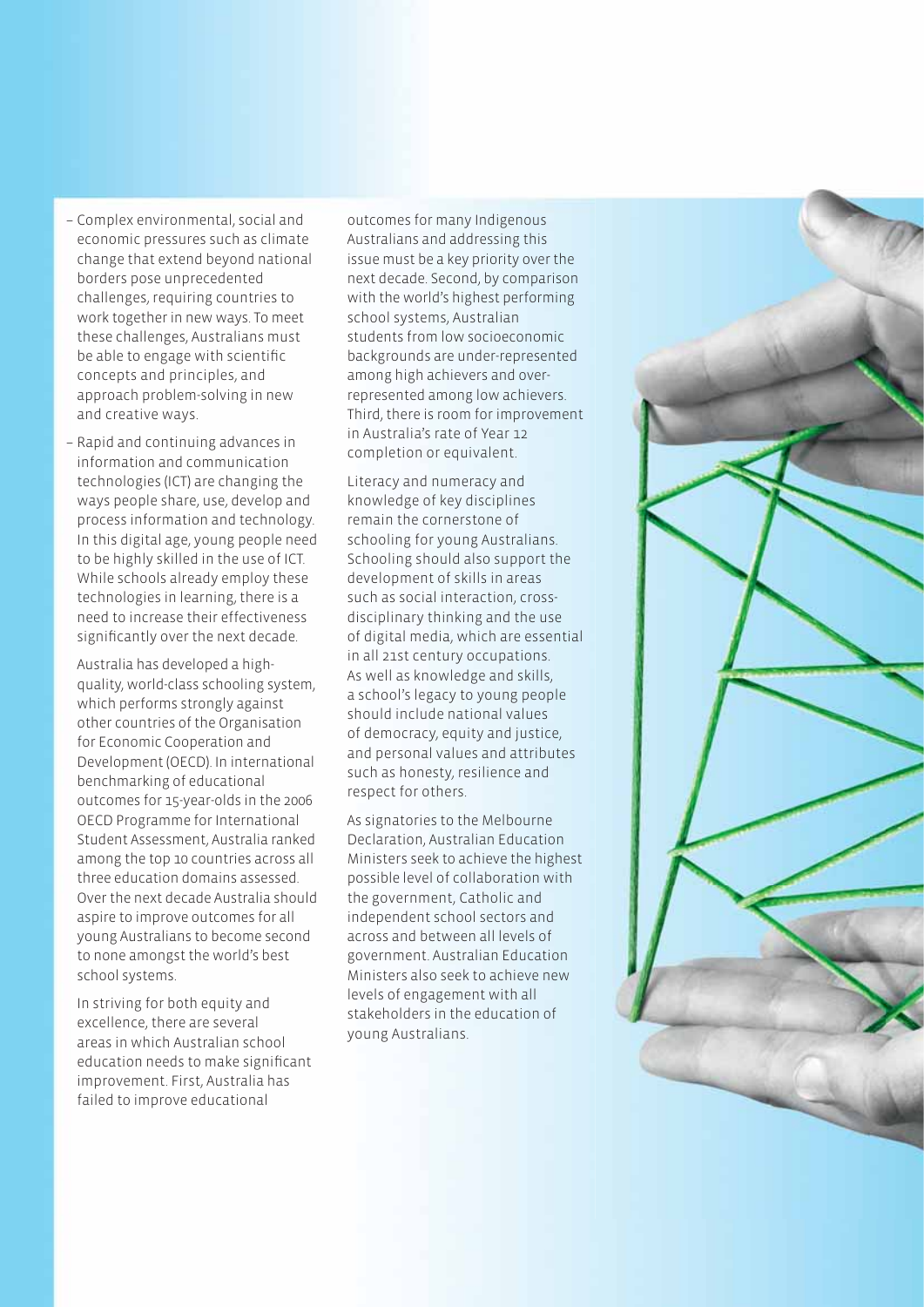# The Educational Goals for Young Australians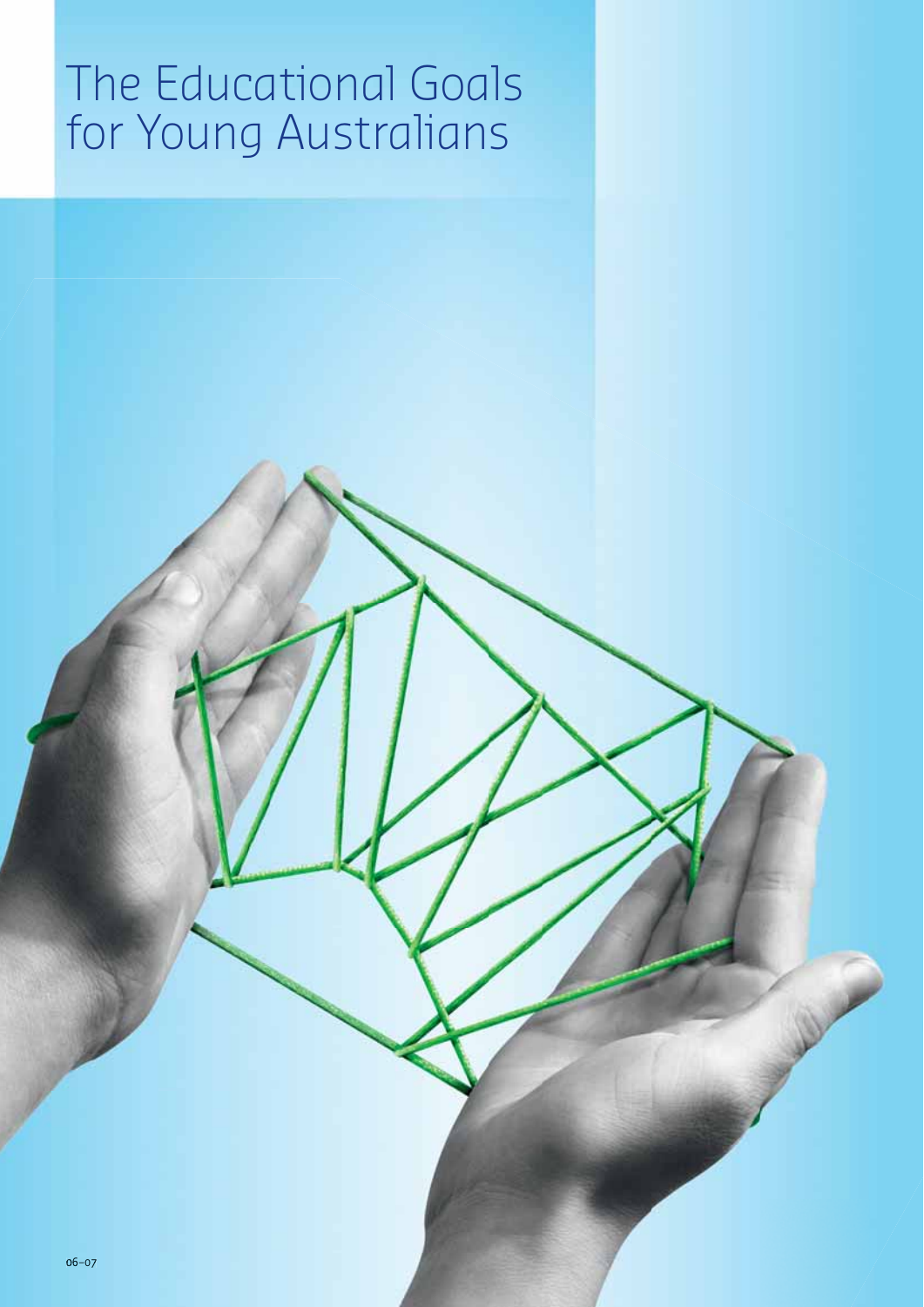Improving educational outcomes for all young Australians is central to the nation's social and economic prosperity and will position young people to live fulfilling, productive and responsible lives.

 Young Australians are therefore placed at the centre of the Melbourne Declaration on Educational Goals.

### Goal 1: Australian schooling promotes equity and excellence

These goals are:

## Goal 1:

Australian schooling promotes equity and excellence

 Goal 2: All young Australians become:

- successful learners
- confident and creative individuals
- active and informed citizens

 Achieving these educational goals is the collective responsibility of governments, school sectors and individual schools as well as parents and carers, young Australians, families, other education and training providers, business and the broader community.

 Australian governments, in collaboration with all school sectors, commit to promoting equity and excellence in Australian schooling.

 This means that all Australian governments and all school sectors must:

- provide all students with access to high-quality schooling that is free from discrimination based on gender, language, sexual orientation, pregnancy, culture, ethnicity, religion, health or disability, socioeconomic background or geographic location
- ensure that schools build on local cultural knowledge and experience of Indigenous students as a foundation for learning, and work in partnership with local communities on all aspects of the schooling process, including to promote high expectations for the learning outcomes of Indigenous students
- ensure that the learning outcomes of Indigenous students improve to match those of other students
- ensure that socioeconomic disadvantage ceases to be a significant determinant of educational outcomes
- reduce the effect of other sources of disadvantage, such as disability, homelessness, refugee status and remoteness
- ensure that schooling contributes to a socially cohesive society that respects and appreciates cultural, social and religious diversity
- encourage parents, carers, families, the broader community and young people themselves to hold high expectations for their educational outcomes
- promote a culture of excellence in all schools, by supporting them to provide challenging, and stimulating learning experiences and opportunities that enable all students to explore and build on their gifts and talents
- promote personalised learning that aims to fulfil the diverse capabilities of each young Australian.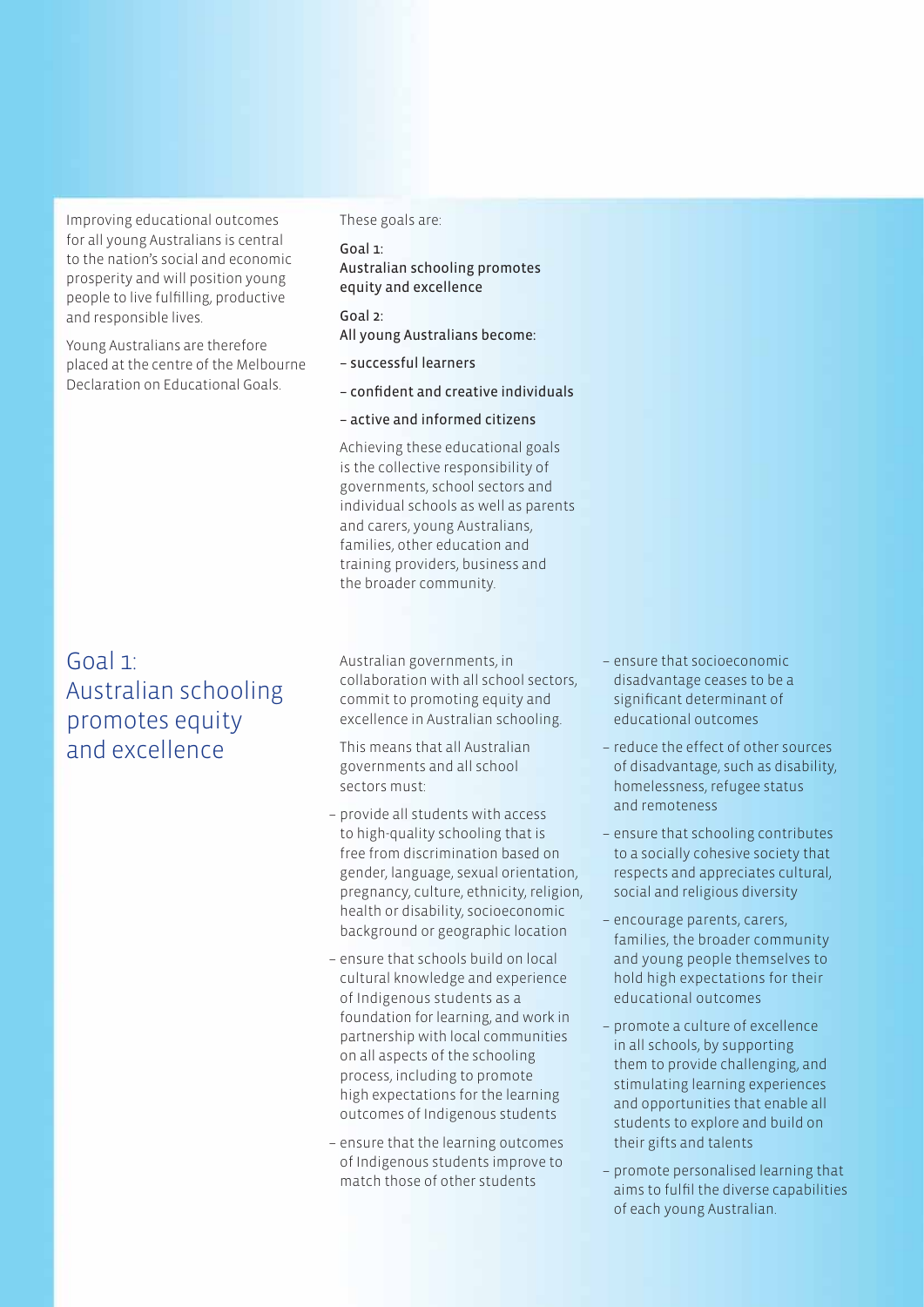# The Educational Goals for Young Australians

 Goal 2: All young Australians become successful learners, confident and creative individuals, and active and informed citizens

 Australian governments commit to working in collaboration with all school sectors to support all young Australians to become:

- successful learners
- confident and creative individuals
- active and informed citizens.

- Successful learners develop their capacity to learn and play an active role in their own learning
	- have the essential skills in literacy and numeracy and are creative and productive users of technology, especially ICT, as a foundation for success in all learning areas
	- are able to think deeply and logically, and obtain and evaluate evidence in a disciplined way as the result of studying fundamental disciplines
	- are creative, innovative and resourceful, and are able to solve problems in ways that draw upon a range of learning areas and disciplines
- are able to plan activities independently, collaborate, work in teams and communicate ideas
- are able to make sense of their world and think about how things have become the way they are
- are on a pathway towards continued success in further education, training or employment, and acquire the skills to make informed learning and employment decisions throughout their lives
- are motivated to reach their full potential.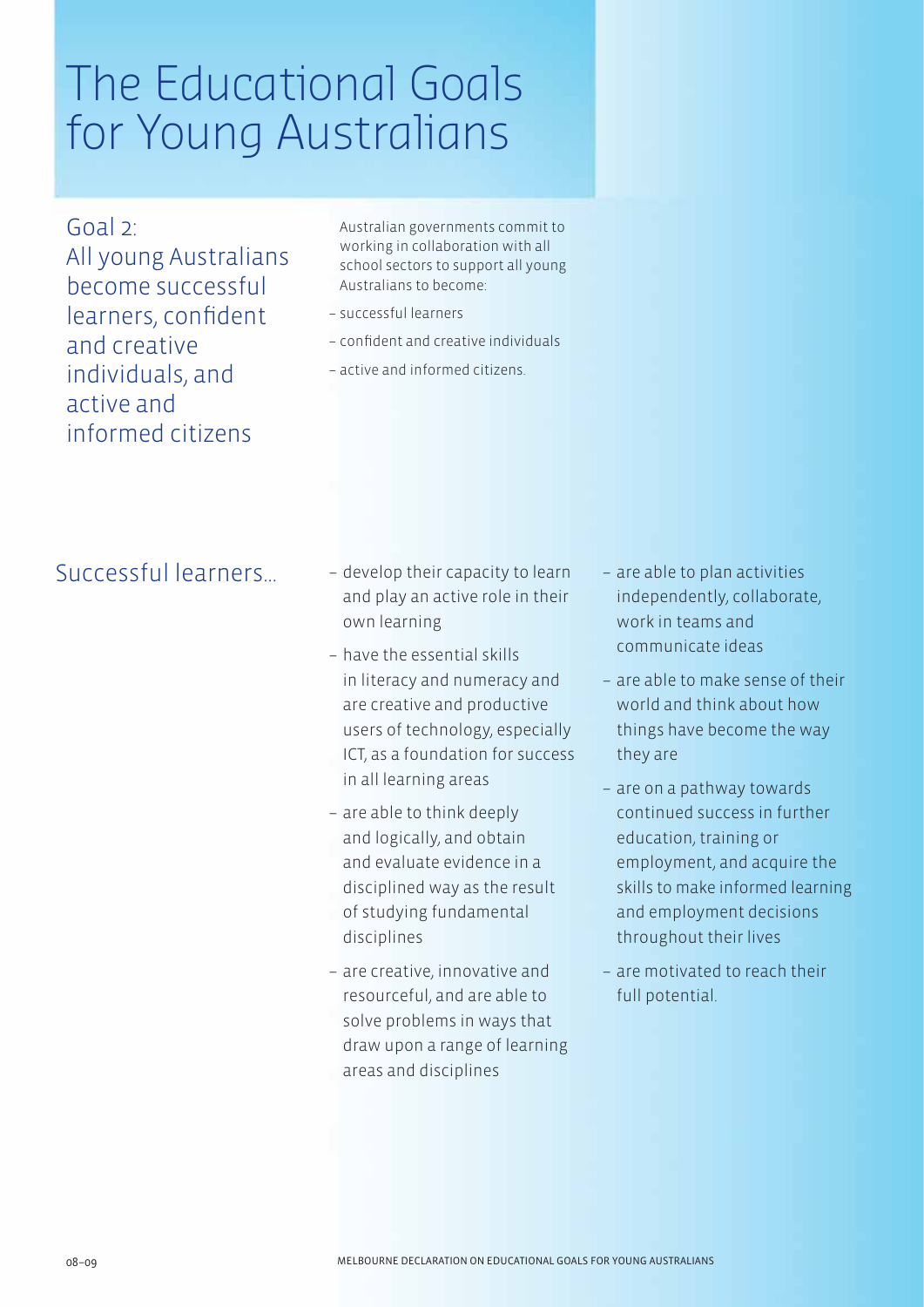### Confident and creative individuals…

- 
- Active and informed citizens…
- have a sense of self-worth, self-awareness and personal identity that enables them to manage their emotional, mental, spiritual and physical wellbeing
- have a sense of optimism about their lives and the future
- are enterprising, show initiative and use their creative abilities
- develop personal values and attributes such as honesty, resilience, empathy and respect for others
- have the knowledge, skills, understanding and values to establish and maintain healthy, satisfying lives
- have the confidence and capability to pursue university or post-secondary vocational qualifications leading to rewarding and productive employment
- relate well to others and form and maintain healthy relationships
- are well prepared for their potential life roles as family, community and workforce members
- embrace opportunities, make rational and informed decisions about their own lives and accept responsibility for their own actions.

- act with moral and ethical integrity
- appreciate Australia's social, cultural, linguistic and religious diversity, and have an understanding of Australia's system of government, history and culture
- understand and acknowledge the value of Indigenous cultures and possess the knowledge, skills and understanding to contribute to, and benefit from, reconciliation between Indigenous and non-Indigenous Australians
- are committed to national values of democracy, equity and justice, and participate in Australia's civic life
- are able to relate to and communicate across cultures, especially the cultures and countries of Asia
- work for the common good, in particular sustaining and improving natural and social environments
- are responsible global and local citizens.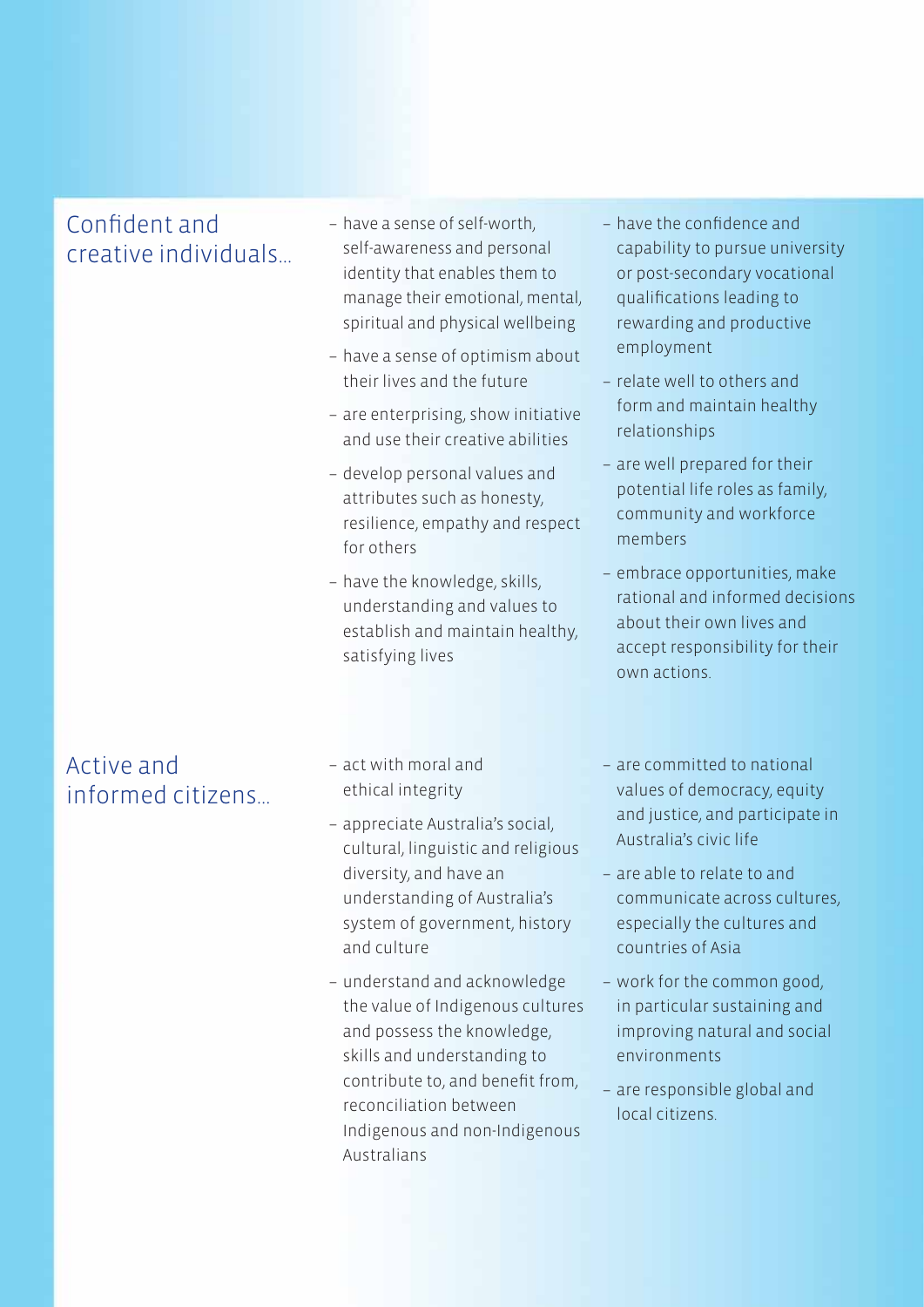Together, all Australian governments commit to working with all school sectors and the broader community to achieve the educational goals for young Australians.

 This commitment will be supported by action in eight inter-related areas:

- developing stronger partnerships
- supporting quality teaching and school leadership
- strengthening early childhood education
- enhancing middle years development
- supporting senior years of schooling and youth transitions
- promoting world-class curriculum and assessment
- improving educational outcomes for Indigenous youth and disadvantaged young Australians, especially those from low socioeconomic backgrounds
- strengthening accountability and transparency.

support for the development and wellbeing of young people and their families and can provide opportunities for young Australians to connect with their communities, participate in civic life and develop a sense of responsible citizenship.

 In particular, the development of partnerships between schools and Indigenous communities, based on cross-cultural respect, is the main way of achieving highly effective schooling for Indigenous students.

 Australian governments commit to working with all school sectors to ensure Au that schools engage young Australians, parents, carers, families, other scho education and training providers, business and the broader community to support students' progress through schooling, and to provide them with rich learning, personal development and citizenship opportunities. pe

# Developing stronger partnerships

 Parents, carers and families are the first and most important influence in a child's life, instilling the attitudes and values that will support young people to participate in schooling and contribute to broader local and global communities.

 Partnerships between students, parents, carers and families, the broader community, business, schools and other education and training providers bring mutual benefits and maximise student engagement and achievement. Partnerships engender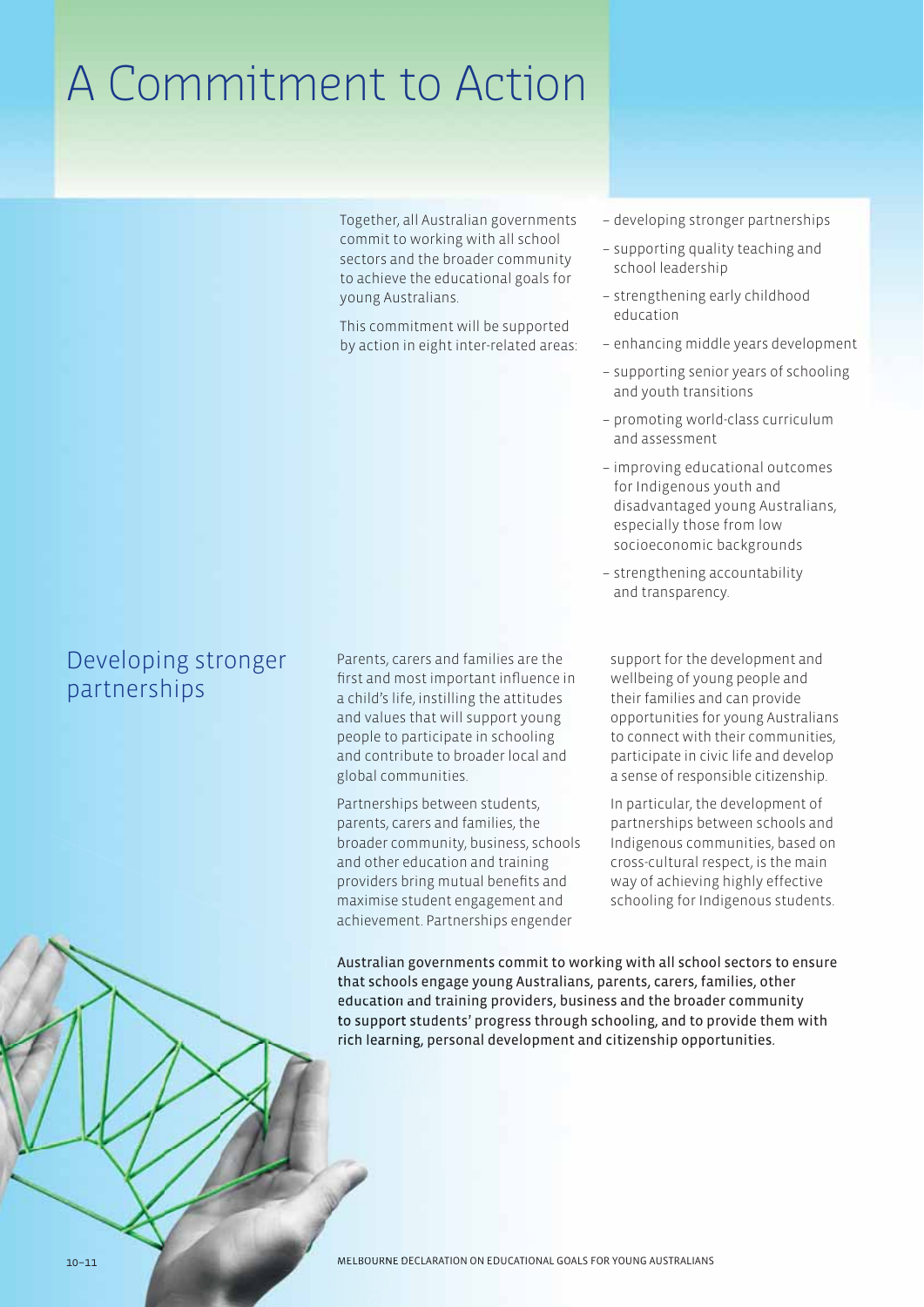### Supporting quality teaching and school leadership

# Strengthening early childhood education

 The teachers and leaders who work in Australia's schools and educate young people are of fundamental importance to achieving these educational goals for young Australians. Excellent teachers have the capacity to transform the lives of students and to inspire and nurture their development as learners, individuals and citizens. They provide an additional source of encouragement, advice and support for students outside the home, shaping teaching around the ways different students learn and nurturing the unique talents of every student.

 School principals and other school leaders play a critical role in supporting and fostering quality teaching through coaching and

mentoring teachers to find the best ways to facilitate learning, and by promoting a culture of high expectations in schools. School leaders are responsible for creating and sustaining the learning environment and the conditions under which quality teaching and learning take place.

 All Australian governments, universities, school sectors and individual schools have a responsibility to work together to support high-quality teaching and school leadership, including by enhancing pre-service teacher education.

 Australian governments commit to working with all school sectors to attract, develop, support and retain a high-quality teaching and school leadership workforce in Australian schools.

 Governments have important roles to play in ensuring that children receive quality early childhood education and care. The period from birth through to eight years, especially the first three years, sets the foundation for every child's social, physical, emotional and cognitive development. Early childhood education and care provides a basis for life and learning, both within and beyond the home, and is supported by healthy, safe and stimulating environments.

 Children who participate in quality early childhood education are more likely to make a successful transition to school, stay longer in school, continue on to further education and fully participate in employment and community life as adults. Support for Indigenous children in the early years before school is particularly important to ensure a successful transition to schooling, which may involve a culturally different learning environment.

 Australian governments commit to supporting the development and strengthening of early childhood education, to provide every child with the opportunity for the best start in life.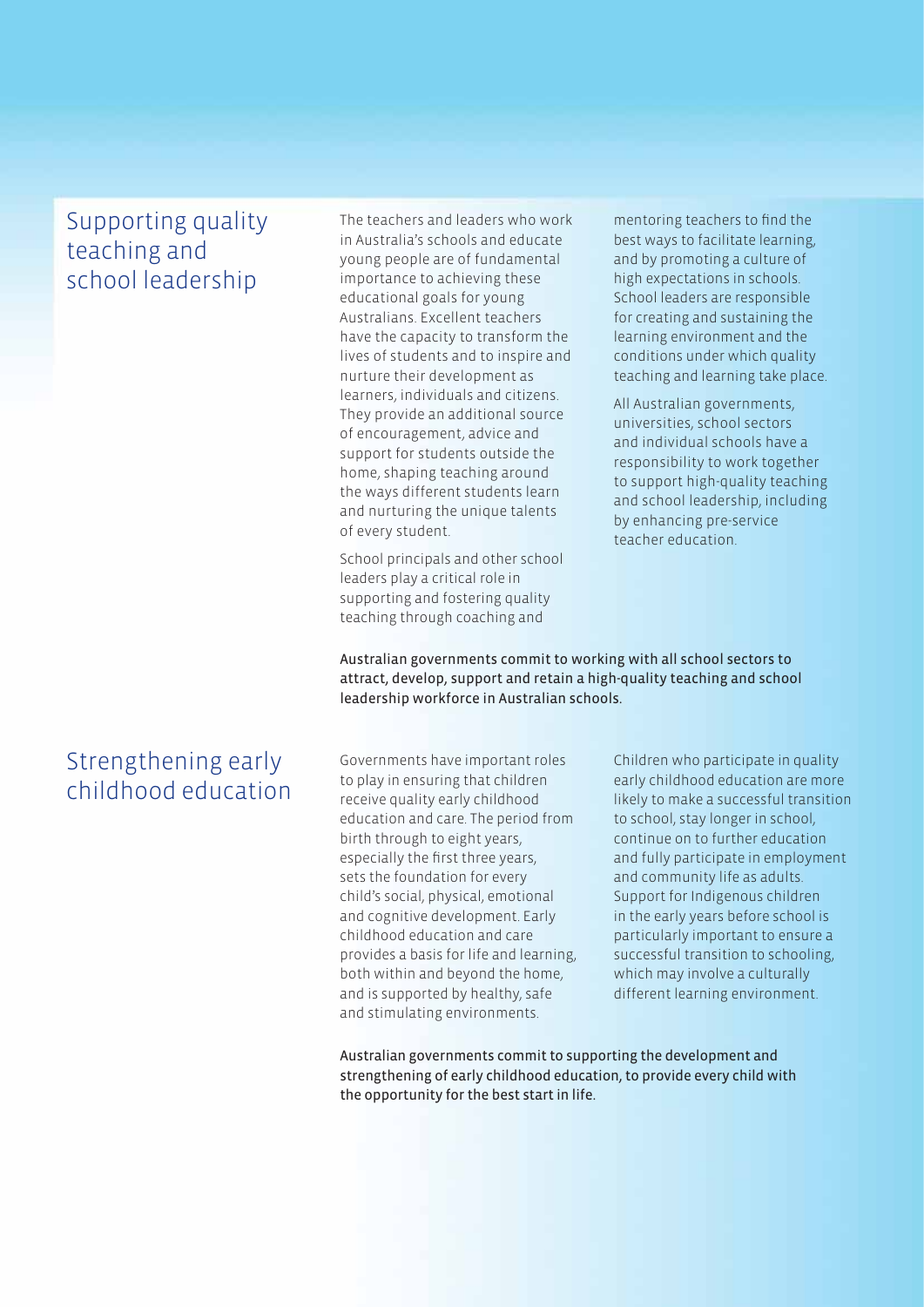### Enhancing middle years development

 The middle years are an important period of learning, in which knowledge of fundamental disciplines is developed, yet this is also a time when students are at the greatest risk of disengagement from learning. Student motivation and engagement in these years is critical, and can be influenced by tailoring approaches to teaching, with learning activities and learning environments that specifically consider the needs of middle years students. Focusing on student engagement and converting this into learning can have a significant impact on student outcomes. Effective transitions between primary and secondary schools are an important aspect of ensuring student engagement.

 Australian governments commit to working with all school sectors to ensure that schools provide programs that are responsive to students' developmental and learning needs in the middle years, and which are challenging, engaging and rewarding.

## Supporting senior years of schooling and youth transitions

 The senior years of schooling should provide all students with the highquality education necessary to complete their secondary school education and make the transition to further education, training or employment. Schooling should offer a range of pathways to meet the diverse needs and aspirations of all young Australians, encouraging them to pursue university or postsecondary vocational qualifications that increase their opportunities for rewarding and productive employment. This requires effective partnerships with other education and training providers, employers and communities.

 Schools need to provide information, advice and options to students so that they can make informed choices about their future. All governments and school sectors need to support young people's transition from schooling into further study, training or employment and enable them to acquire the skills that support this, including an appetite for lifelong learning. Support may also be needed for young people returning to education and training after a period of employment.

 Australian governments commit to working with all school sectors to Austra support the senior years of schooling and the provision of high-quality pathways to facilitate effective transitions between further study, training and employment.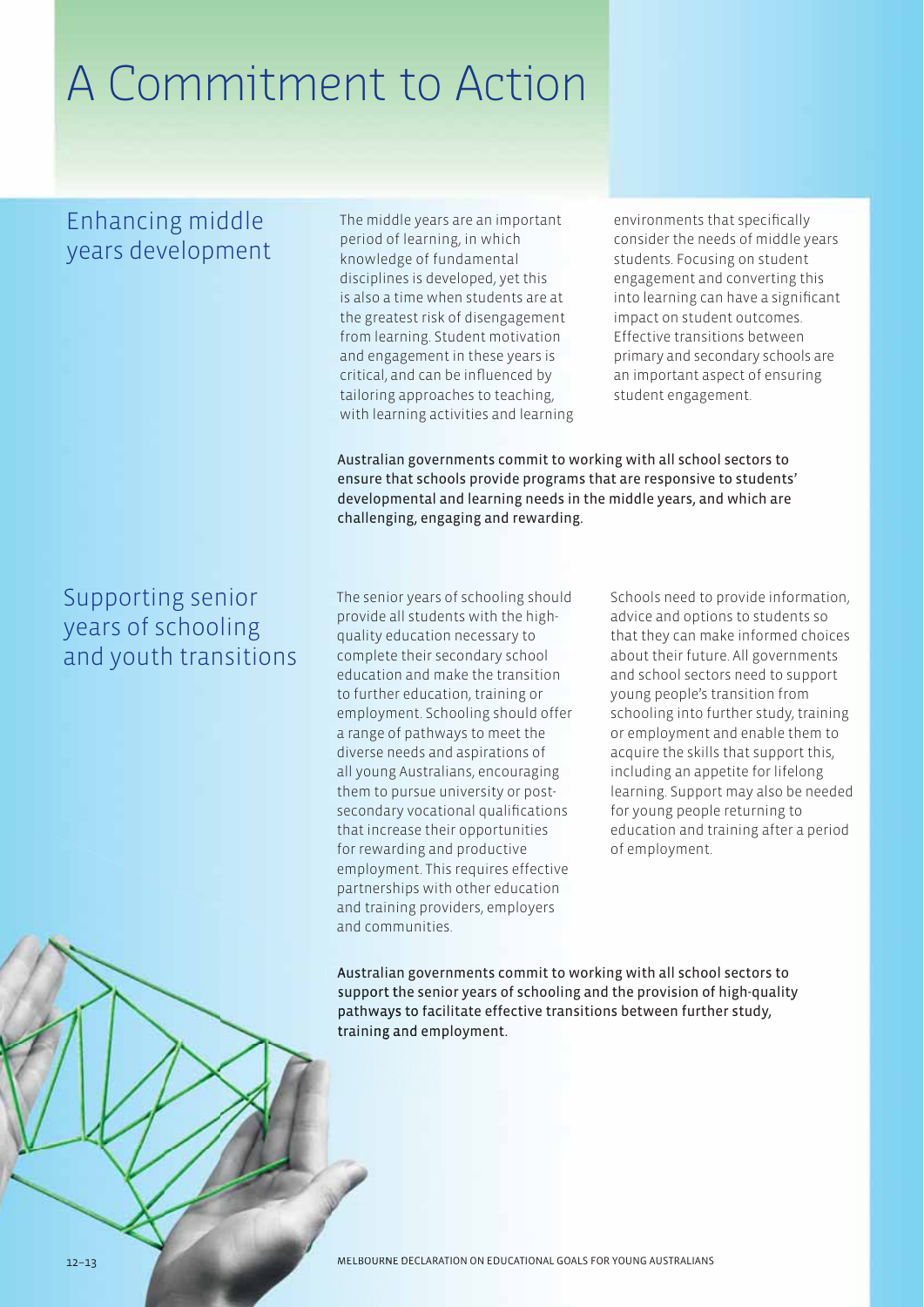### Promoting world-class curriculum and assessment

### Curriculum

Curriculum will be designed to develop successful learners, confident and creative individuals and active and informed citizens.

 State, Territory and Commonwealth governments will work together with all school sectors to ensure world-class curriculum in Australia. Together the national curriculum and curriculum specified at the State, Territory and local levels will enable every student to develop:

### A solid foundation in knowledge, understanding, skills and values on which further learning and adult life can be built

 The curriculum will include a strong focus on literacy and numeracy skills. It will also enable students to build social and emotional intelligence, and nurture student wellbeing through health and physical education in particular. The curriculum will support students to relate well to others and foster an understanding of Australian society, citizenship and national values, including through the study of civics and citizenship. As a foundation for further learning and adult life the curriculum will include practical knowledge and skills development in areas such as ICT and design and technology, which are central to Australia's skilled economy and provide crucial pathways to post-school success.

 Deep knowledge, understanding, skills and values that will enable advanced learning and an ability to create new ideas and translate them into practical applications

 The curriculum will enable students to develop knowledge in the disciplines of English, mathematics, science, languages, humanities and the arts; to understand the spiritual, moral and aesthetic dimensions of life; and open up new ways of thinking. It will also support the development of deep knowledge within a discipline, which provides the foundation for inter-disciplinary approaches to innovation and complex problem-solving.

 General capabilities that underpin flexible and analytical thinking, a capacity to work with others and an ability to move across subject disciplines to develop new expertise

 The curriculum will support young people to develop a range of generic and employability skills that have particular application to the world of work and further education and training, such as planning and organising, the ability to think flexibly, to communicate well and to work in teams. Young people also need to develop the capacity to think creatively, innovate, solve problems and engage with new disciplines.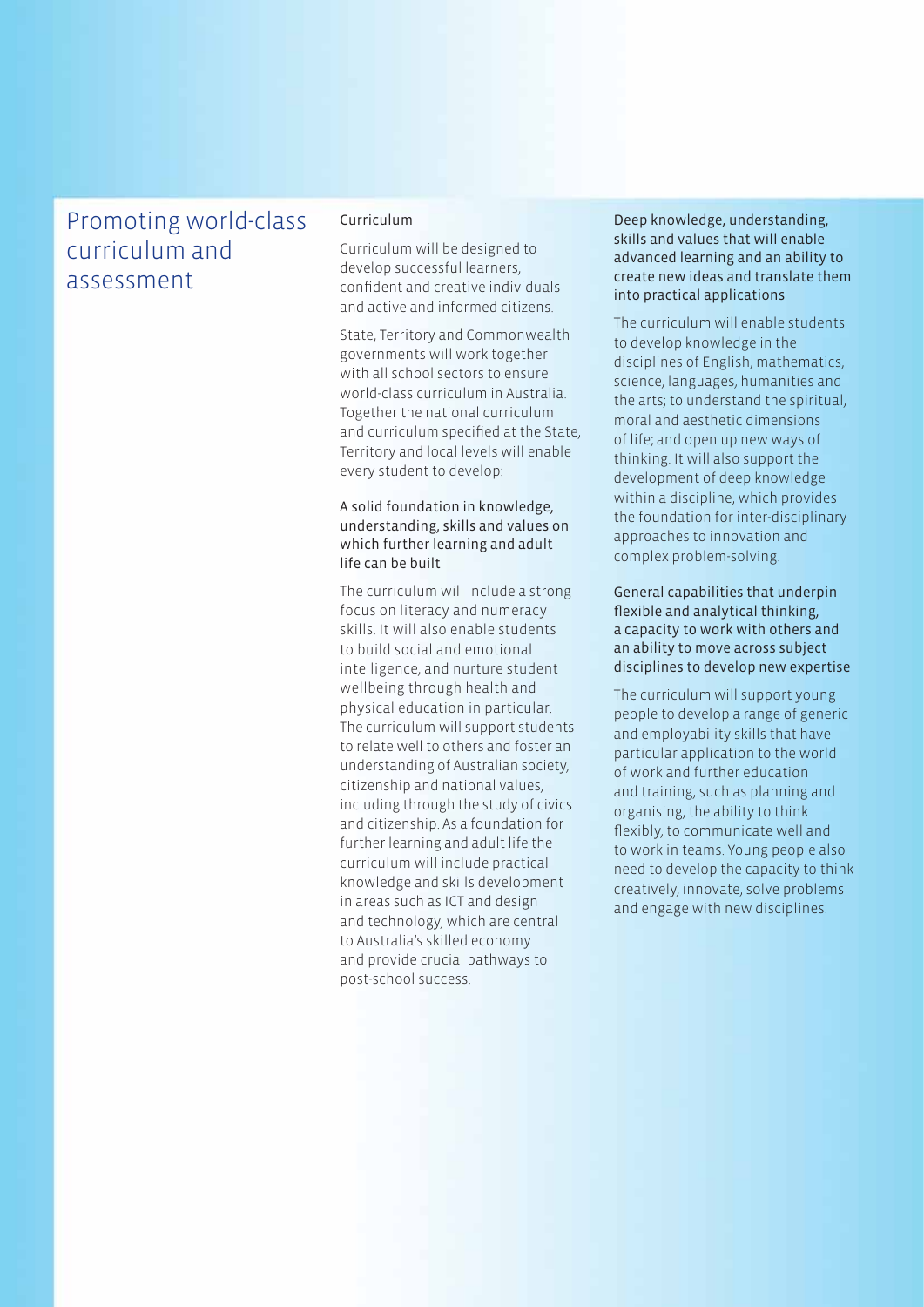### Promoting world-class curriculum and assessment

### Learning areas

 The learning areas below will be incorporated into the curriculum with breadth, balance and depth of learning appropriate to students' phases of development. Schools and school systems are responsible for delivering curriculum programs that reflect these learning areas, with appropriate flexibility to determine how this can best be achieved in a local context.

 The learning areas are not of equal importance at all year levels. English and mathematics are of fundamental importance in all

- English
- Mathematics
- Sciences (including physics, chemistry, biology)
- Humanities and social sciences (including history, geography, economics, business, civics and citizenship)

#### Assessment

 Assessment of student progress will be rigorous and comprehensive. It needs to reflect the curriculum. and draw on a combination of the professional judgement of teachers and testing, including national testing.

 To ensure that student achievement is measured in meaningful ways, State, Territory and Commonwealth governments will work with all school sectors to develop and enhance national and school-level assessment that focuses on:

– assessment for learning enabling teachers to use information years of schooling and are the primary focus of learning in the early years. However, humanities and social sciences, for example, take on greater scope and increasing specialisation as students move through the years of schooling. Each learning area has a specific discipline base and each has application across the curriculum. In addition, a focus on environmental sustainability will be integrated across the curriculum and all students will have the opportunity to access Indigenous content where relevant.

- The arts (performing and visual)
- Languages (especially Asian languages)
- Health and physical education
- Information and Communication Technology and design and technology

about student progress to inform their teaching

- assessment as learning—enabling students to reflect on and monitor their own progress to inform their future learning goals
- assessment of learning—assisting teachers to use evidence of student learning to assess student achievement against goals and standards.

 Australian governments commit to working together with all school sectors to ensure world-class curriculum and assessment for Australia at national and local levels.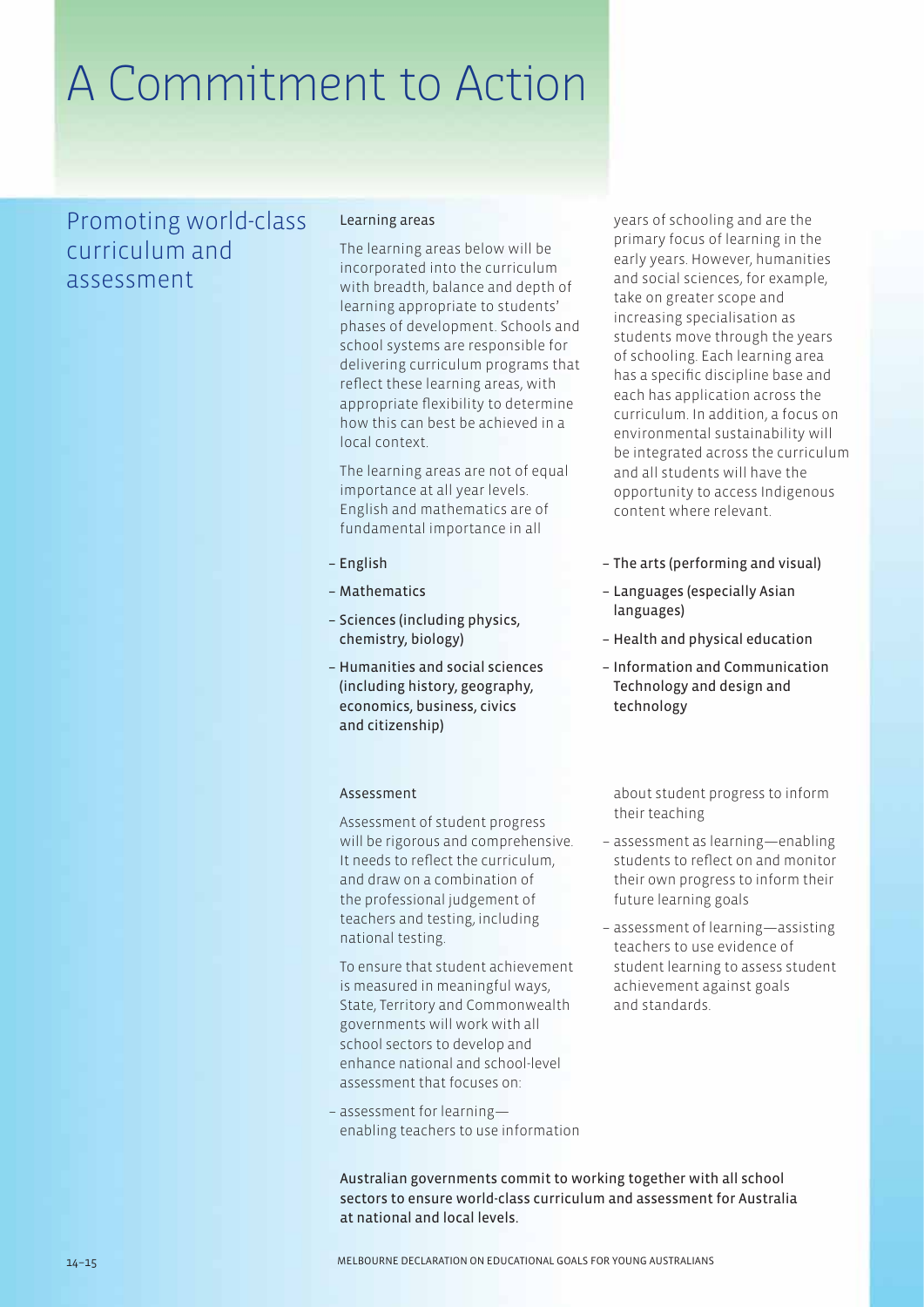Improving educational outcomes for Indigenous youth and disadvantaged young Australians, especially those from low socioeconomic backgrounds

 For Australian schooling to promote equity and excellence, governments and all school sectors must improve educational outcomes for Indigenous youth and disadvantaged young Australians and encourage them, their families and their communities to hold high expectations for their education.

 Educational outcomes for Indigenous children and young people are substantially behind those of other students in key areas of enrolment, attendance, participation, literacy, numeracy, retention and completion. Meeting the needs of young Indigenous Australians and promoting high expectations for their educational performance requires strategic investment. Australian schooling needs to engage Indigenous students, their families and communities in all aspects of schooling; increase

Indigenous participation in the education workforce at all levels; and support coordinated community services for students and their families that can increase productive participation in schooling.

 Students from low socioeconomic backgrounds, those from remote areas, refugees, homeless young people, and students with disabilities often experience educational disadvantage. Targeted support can help disadvantaged young Australians to achieve better educational outcomes.

 Australian governments must support all young Australians to achieve not only equality of opportunity but also more equitable outcomes.

Australian governments commit to working with all school sectors to:

- –'close the gap' for young Indigenous Australians
- provide targeted support to disadvantaged students
- focus on school improvement in low socioeconomic communities.

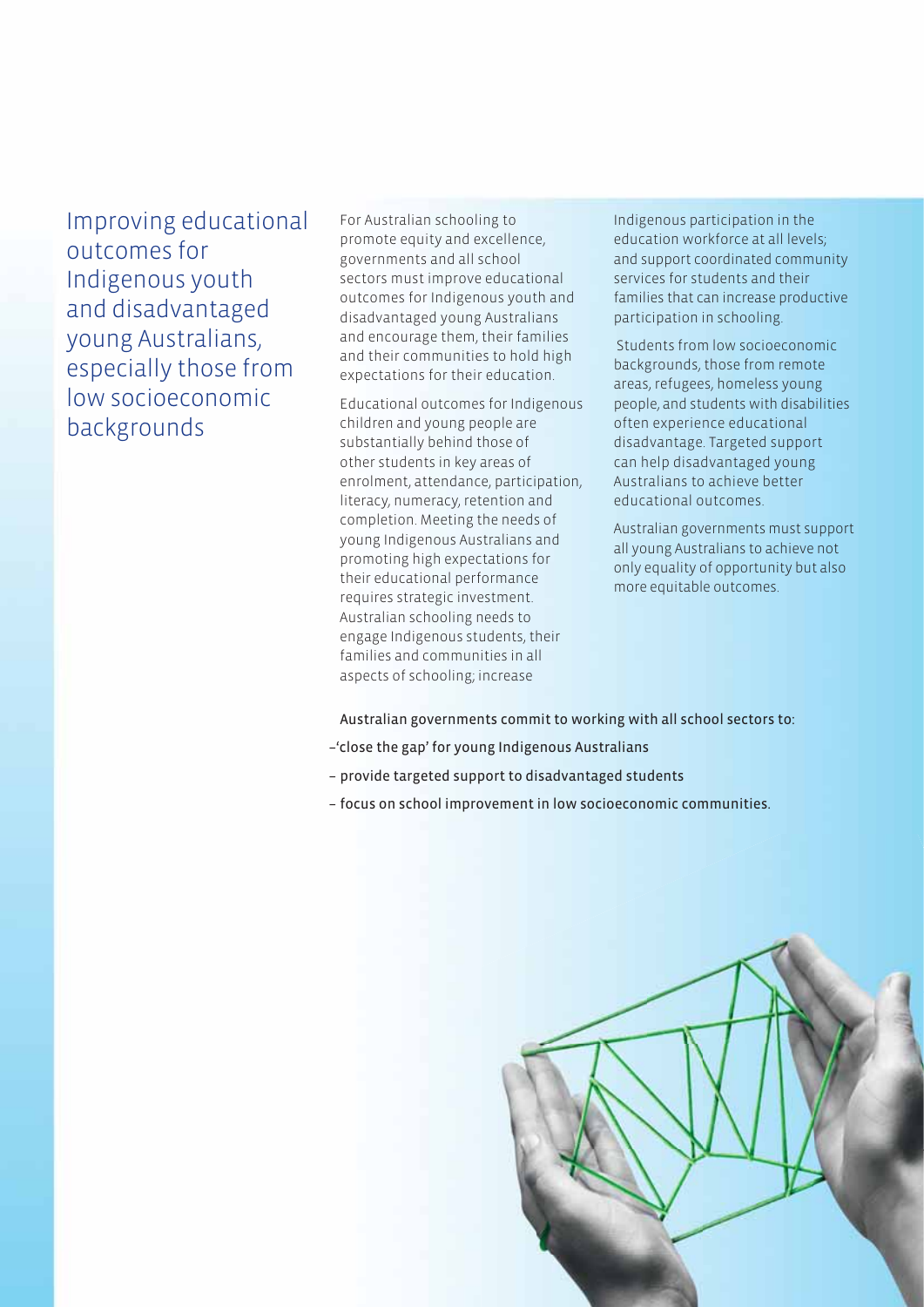### Strengthening accountability and transparency

 Good-quality information on schooling is important for schools and their students, for parents and families, for the community and for governments.

### For schools and their students

 Schools need reliable, rich data on the performance of their students because they have the primary accountability for improving student outcomes.

 Good quality data supports each school to improve outcomes for all of their students. It supports effective diagnosis of student progress and the design of high-quality learning programs. It also informs schools' approaches to provision of programs, school policies, pursuit and allocation of resources, relationships with parents and partnerships with community and business.

### For parents and families

 Information about the performance of individuals, schools and systems helps parents and families make informed choices and engage with their children's education and the school community.

 Parents and families should have access to:

- data on student outcomes
- data that allows them to assess a school's performance overall and in improving student outcomes
- contextual information about the philosophy and educational approach of schools, and their facilities, programs and extracurricular activities
- information about a school's enrolment profile.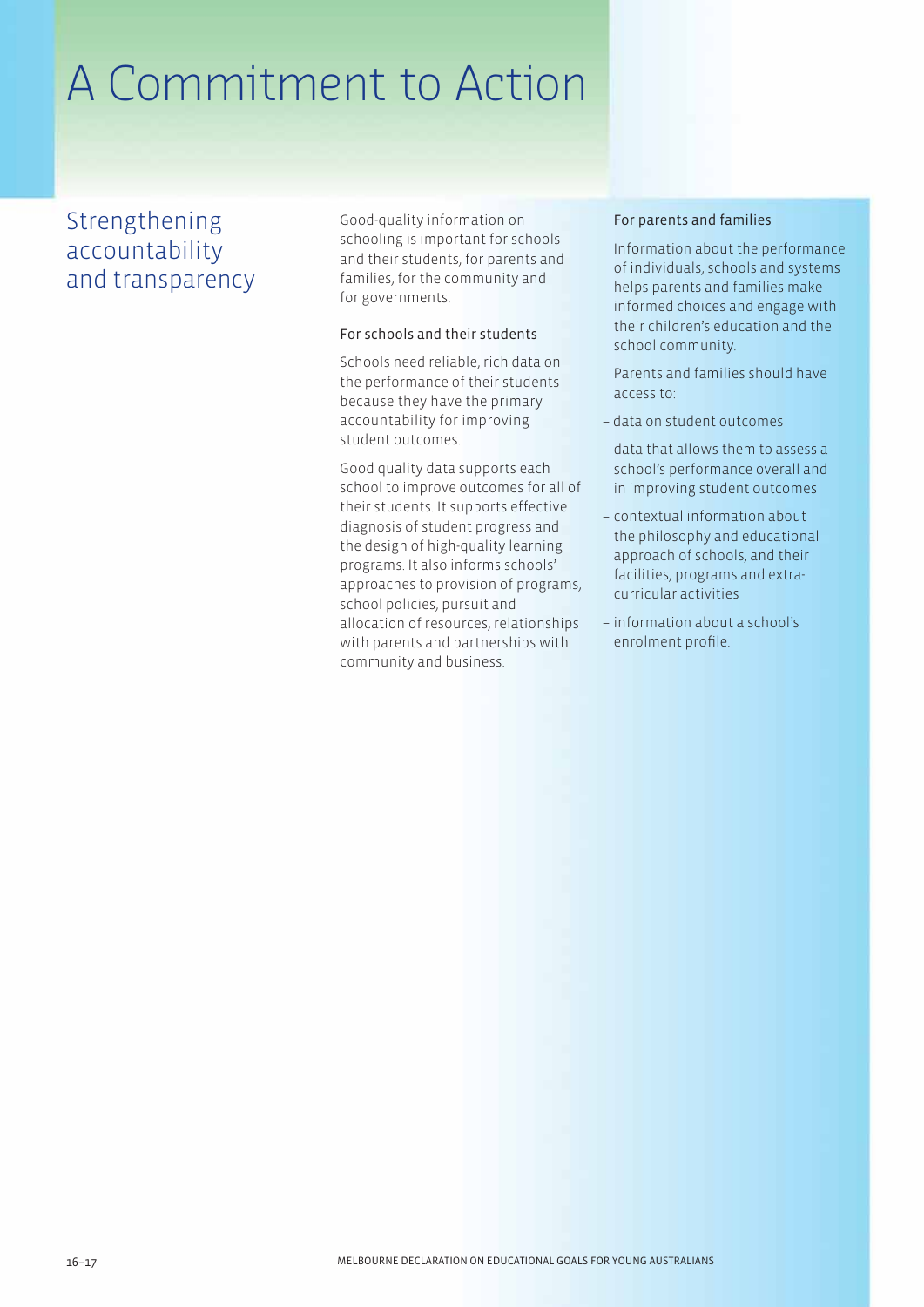### For the community

 The community should have access to information that enables an understanding of the decisions taken by governments and the status and performance of schooling in Australia, to ensure schools are accountable for the results they achieve with the public funding they receive, and governments are accountable for the decisions they take. The provision of school information to the community should enhance community engagement and understanding of the educational enterprise. This includes access to national reporting on the performance of all schools, contextual information and information about individual schools' enrolment profile.

 Parents, families and the community should have access to information about the performance of their school compared to schools with similar characteristics. Australian governments will work together to achieve nationally comparable reporting about schools.

 In providing information on schooling, governments will ensure that school-based information is published responsibly, so that any public comparisons of schools will be fair, contain accurate and verified data, contextual information and a range of indicators. Governments will not themselves devise simplistic league tables or rankings and privacy will be protected.

#### For governments

 Governments need sound information on school performance to support ongoing improvement for students, schools and school sectors.

 Good quality data enables governments to:

- analyse how well schools are performing
- identify schools with particular needs
- determine where resources are most needed to lift attainment
- identify best practice and innovation
- conduct national and international comparisons of approaches and performance
- develop a substantive evidence base on what works.

### Australian governments commit to working with all school sectors to ensure that public reporting:

- focuses on improving performance and student outcomes
- is both locally and nationally relevant
- is timely, consistent and comparable.

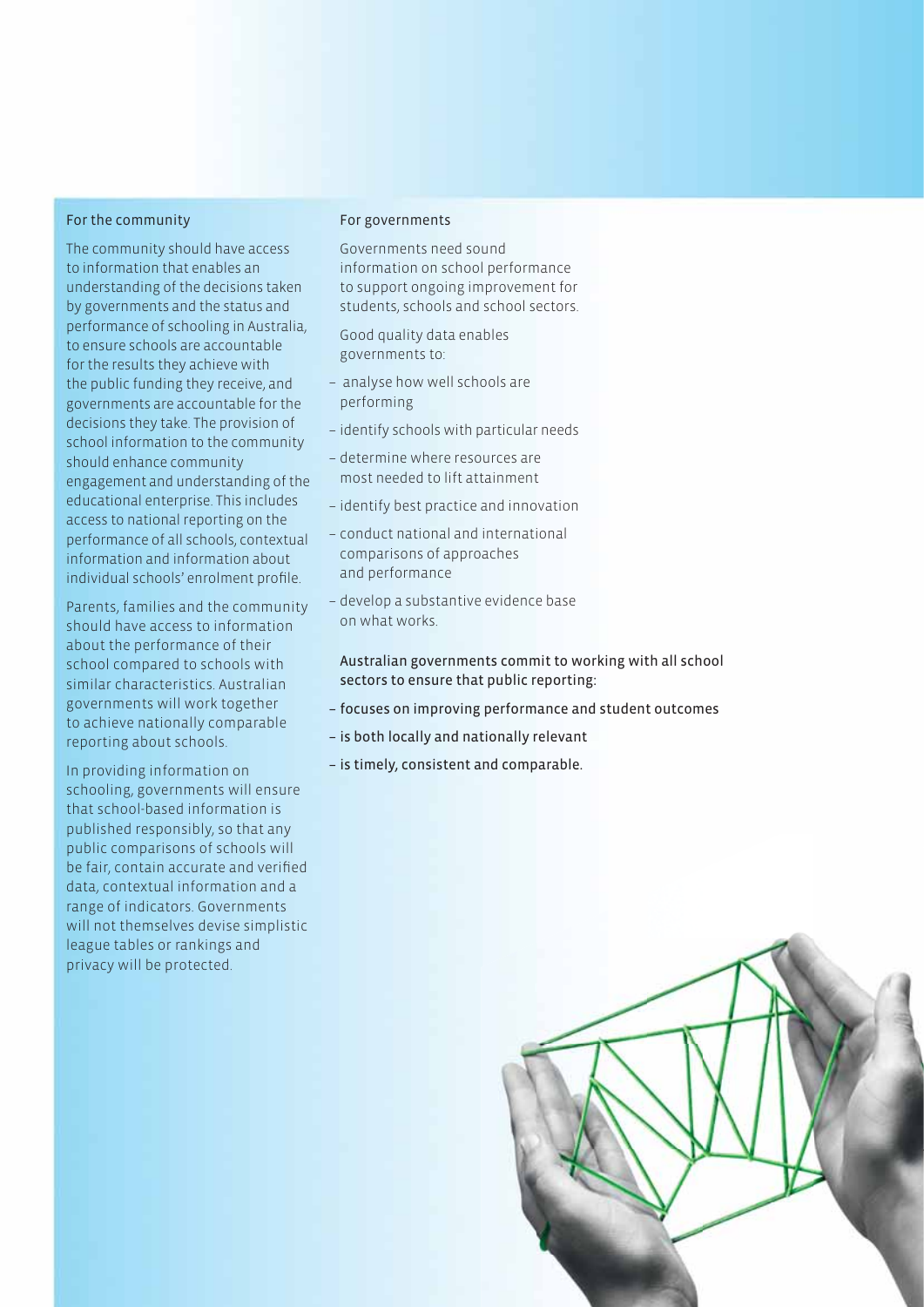# Achieving the Educational Goals for Young Australians

Action Plan The Melbourne Declaration will be supported by a series of action plans, commencing with an action plan for 2009–12. The action plans will outline the strategies and initiatives that Australian governments will undertake, in collaboration with all school sectors, to support the achievement of the Educational Goals for Young Australians.

 The action plans will be supported by and based on a renewed commitment to federalism that encourages best practice in education and enables governments to share and apply their knowledge. With such an approach all governments will share the costs and benefits of reforms to give every young Australian a real chance of becoming a successful learner, a confident and creative individual and an active and informed citizen.

 Biennial Forum There are many innovative educational reforms developed in individual schools and sectors, and there is potential for the best of these to be adapted and shared across the nation. All Australian governments will jointly convene a biennial national forum to support the achievement of the educational goals and to showcase best practice across Australian States and Territories, the Commonwealth and government, Catholic and independent school sectors.

> With commitment and hard work—from children and young people and their parents, carers and families, from schools, teachers, communities, business and all Australian governments—all young Australians will be provided with the opportunity to reach their full potential.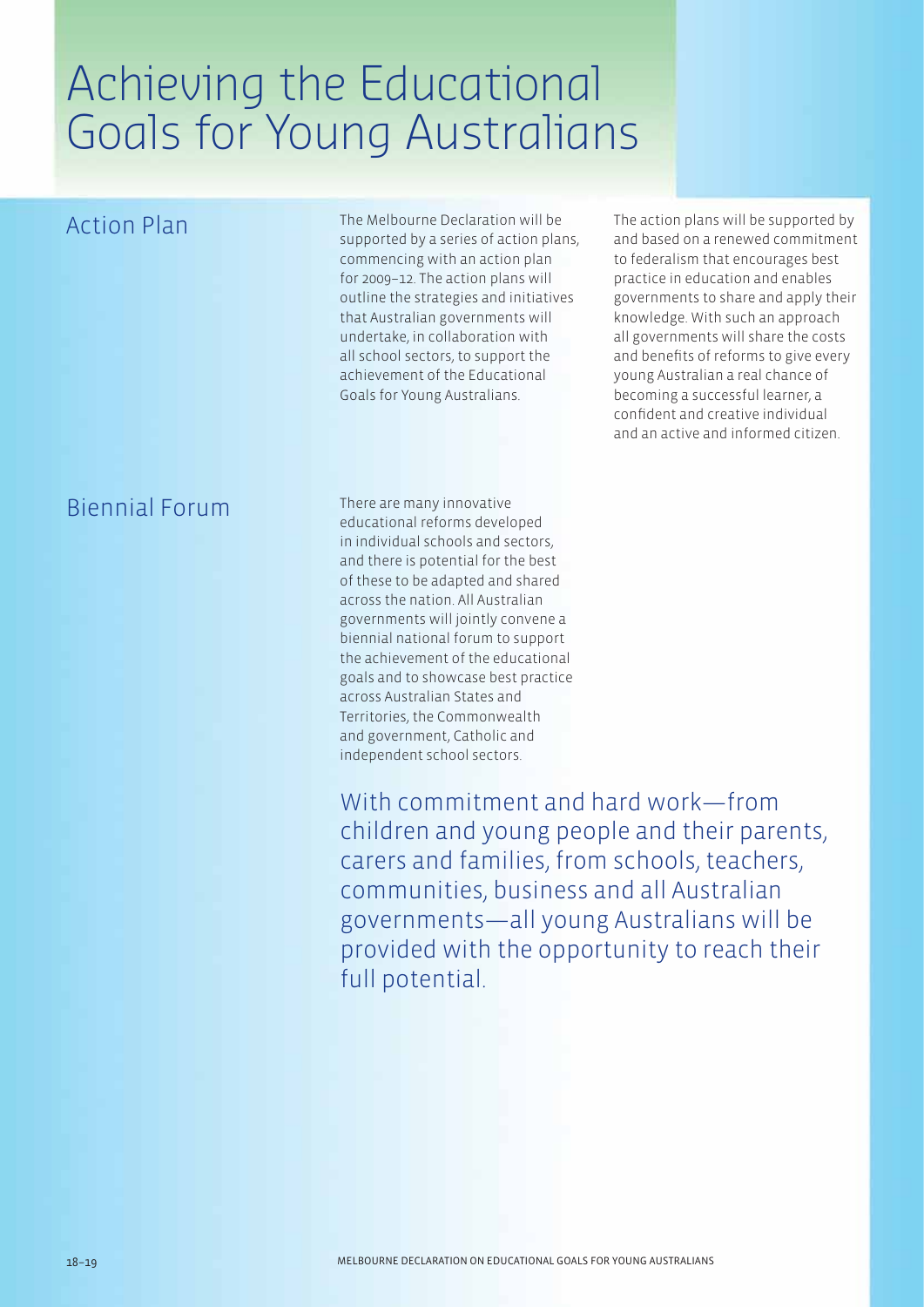#### Acknowledgements

 Ministers would like to acknowledge the members of the Working Group responsible for developing this Declaration, and thank them for their valuable contribution:

#### Chair

Professor Peter Dawkins Department of Education and Early Childhood Development (Victoria)

#### Members

Ms Margaret Banks, Dr Kevin Gillan, Department of Education and Training (Northern Territory)

 Dr Michele Bruniges, Ms Janet Davy, Department of Education and Training (Australian Capital Territory)

 Mr Michael Coutts-Trotter, Department of Education and Training (New South Wales)

 Dr Brian Croke, Mr Ron Dullard, National Catholic Education Commission

Mr Bill Daniels, Independent Schools Council of Australia

Ms Lesley Foster, MCEETYA Secretariat

 Ms Rachel Hunter, Department of Education, Training and the Arts (Queensland)

 Professor Barry McGaw AO, Mr Tony Mackay, National Curriculum Board

 Ms Sharyn O'Neill, Department of Education and Training (Western Australia)

 Ms Lisa Paul, Department of Education, Employment and Workplace Relations (Australian Government)

 Mr Christopher Robinson, Department of Education and Children's Services (South Australia)

Mr John Smyth, Department of Education (Tasmania)

The Working Group also received significant contributions from:

 Mr Bill Burmester (Australian Government), Ms Norma Jeffrey (Western Australia) and Ms Leslie Loble (New South Wales).

 The development of the Melbourne Declaration was supported by a Secretariat and Project Team based in the Victorian Department of Education and Early Childhood Development.

 The goals were informed by extensive national and jurisdictional consultation over two stages. Initial input and feedback based on the *Future of Schooling in Australia* report helped shape the first draft of the new Declaration, which was then the basis for a second round of targeted consultations and public submissions. All feedback was considered in developing the final document.

 The Working Group also drew on a range of international literature and particularly benefi ted from the United Kingdom Qualifications and Curriculum Authority's *Futures in action: Building a 21st century curriculum*, which informed the drafting of Goal No. 2.

 Published by the Ministerial Council on Education, Employment, Training and Youth Affairs Melbourne December 2008

ISBN 978-0-7594-0524-0

 © 2008 Curriculum Corporation as the legal entity for the Ministerial Council on Education, Employment, Training and Youth Affairs (MCEETYA).

 Curriculum Corporation as the legal entity for the Ministerial Council on Education, Employment, Training and Youth Affairs (MCEETYA) owns the copyright to this publication. This publication or any part of it may be used freely only for non-profi t education purposes provided the source is clearly acknowledged. The publication may not be sold or used for any other commercial purpose.

 Other than as permitted above or by the Copyright Act 1968 (Commonwealth) no part of this publication may be reproduced, stored, published, performed, communicated or adapted, regardless of the form or means (electronic, photocopying or otherwise), without the prior written permission of the copyright owner. Address inquiries regarding copyright to:

MCEETYA Secretariat, PO Box 202 Carlton South, VIC 3053, Australia

Designed by Design by Pidgeon

 Printed on Monza Recycled paper containing 55% recycled fi bre (25% post consumer and 30% pre consumer) and 45% elemental chlorine free pulp. All virgin pulp is derived from well-managed forests, and is manufactured by an ISO 14001 certified mill

 This document is also available in pdf format on the internet at www.mceetya.edu.au